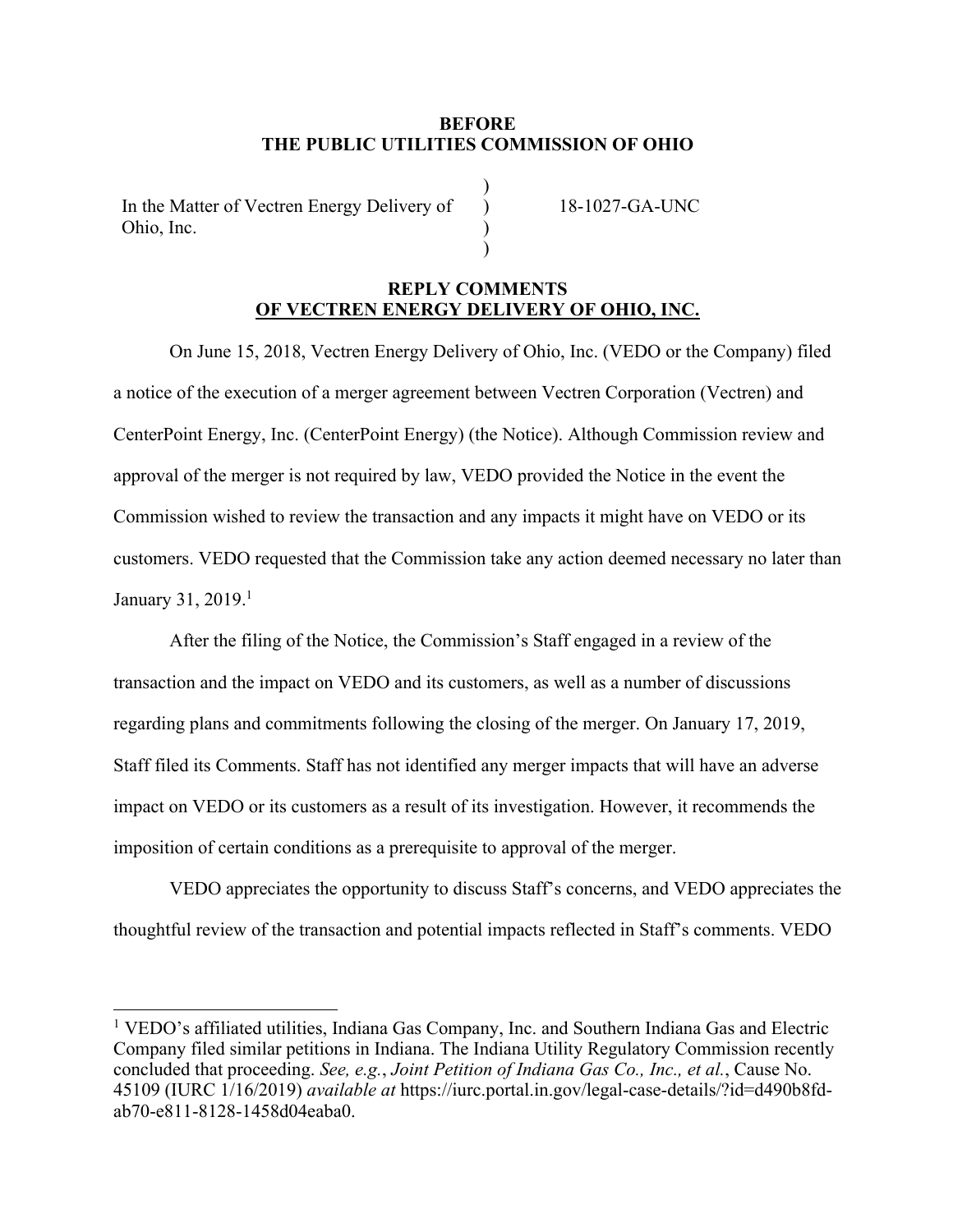and Staff reached general consensus on several of the conditions reflected in the Staff comments, which VEDO will adhere to when it files its next base rate case. However, Staff does propose the imposition of one condition VEDO believes is inappropriate.

The objectionable provision pertains to the recommended treatment of "Transition Costs." Specifically, VEDO disagrees with Staff's recommendation that "VEDO shall demonstrate that the Transition Costs sought for recovery from Ohio customers do not exceed the benefits received or to be received by Ohio customers." VEDO does not agree with this recommendation, which raises a number of legal and practical concerns: it is inconsistent with Ohio law, it is not necessary, its application is problematic and it raises issues not ripe for Commission review at this time. 2

Ohio law does not impose special standards that must be met before costs related to or resulting from a merger may be recovered. The imposition of such a standard by the Commission would effectively change the ratemaking statutes and exceed the Commission's statutory powers. *See, e.g.*, *In re Alt. Energy Rider Contained in Tariffs of Ohio Edison Co.*, 153 Ohio St.3d 289, 2018-Ohio-229, ¶ 67 ("As a creature of statute, the commission has no authority to act beyond its statutory powers.").

Nor would such standards be necessary in light of Ohio's existing ratemaking laws. In a rate case, the burden is already on the utility "to show that the increased rates or charges are just and reasonable." R.C. 4909.19. Rate base investment is not recoverable unless "used and useful" in the rendition of service, R.C.  $4909.15(A)(1)$ , and operating expenses are not recoverable if "incurred by the utility through management policies or administrative practices that the

 $2$  Even assuming a different standard could properly be applied to Transition Costs in a future rate filing, VEDO believes the definition is too broad. Any cost that merely "resulted from" the merger would be covered, and this could be construed to cover any cost chronologically following the closing.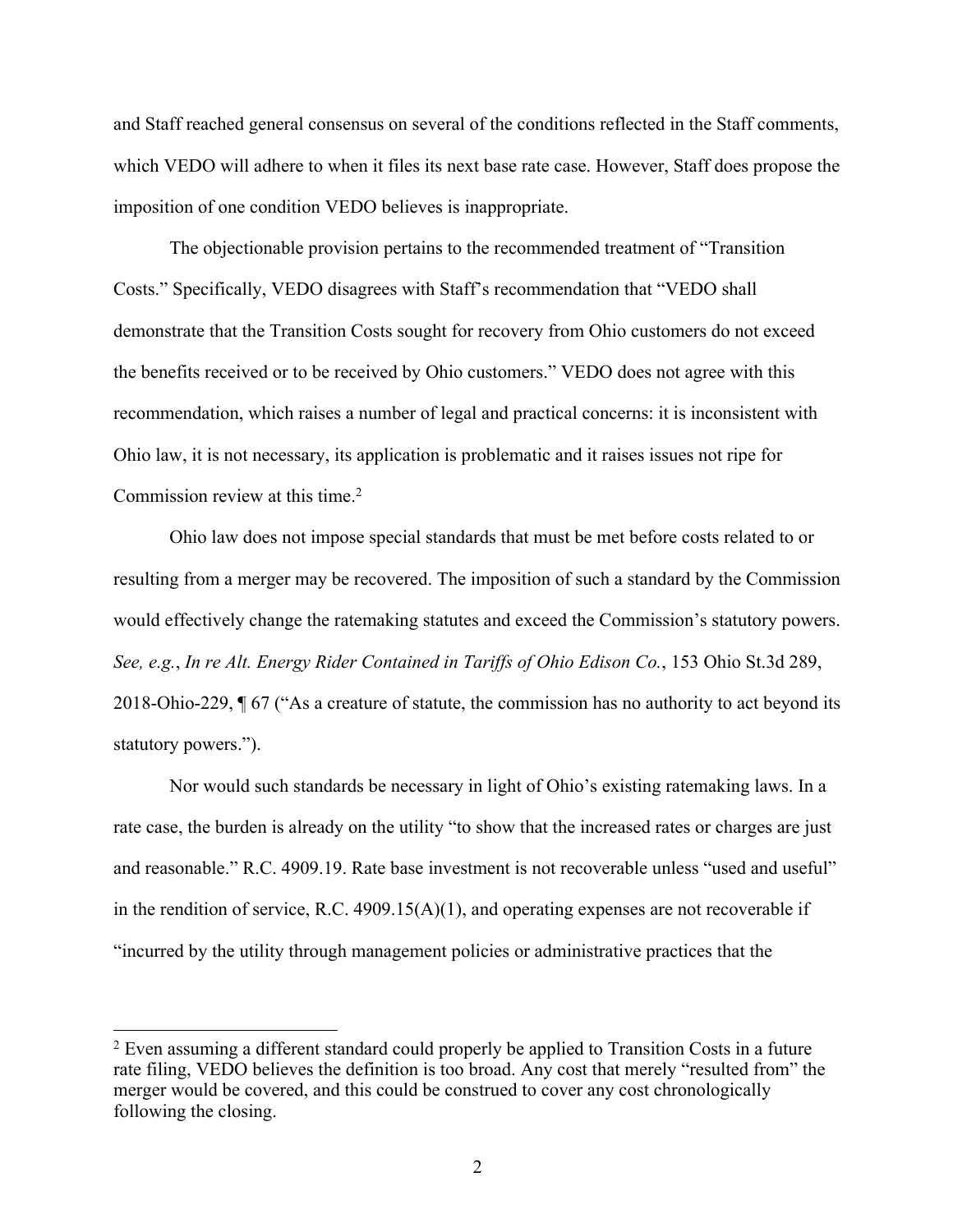commission considers imprudent," R.C. 4909.154. These statutes, among others, give the Commission (and Staff) ample authority to review future investments and expenses and determine whether they are appropriate for recovery in rates.

The specific standard proposed by the Staff would also be problematic in application. While quantifying the cost of initiatives resulting from the transition might be straightforward, monetizing the benefits is not. As an example, the billing system utilized by VEDO may be transitioned to CenterPoint Energy's billing system. There will be costs incurred to enable VEDO to operate on this new billing system and it will provide many benefits to customers. The new billing system may provide greater flexibility, new services to customers, and benefits in the user experience. VEDO's billing system was developed many years ago and support is limited because the system is no longer commercially available whereas significant support is available for CenterPoint Energy's more modern system. VEDO believes that it would be very difficult to put a monetary value on many of these benefits—at least in a fashion that would not be subject to significant dispute—such that the costs incurred could be shown to exceed the value of the benefits.

Regardless, it is not necessary to delve into such issues. VEDO believes that it would be premature for the Commission to address the recovery of Transition Costs at this time. VEDO is not seeking to defer or recover *any* costs in this proceeding, and a future rate case is not expected for a number of years. Staff's apparent concern is to ensure adequate power to review future costs. But again, the Commission already has that power, and any dispute over the scope of that power, or how it should be applied to unknown future costs in unknown future cases, is not ripe for review. *See, e.g.*, *In re Ohio's Retail Elec. Serv. Mkt.*, Case No. 12-3151-EL-COI, Entry in Rehg. ¶ 33 (May 21, 2014) (where challenged programs were not before the Commission, but to be included in future applications, issue was "not ripe for consideration").

3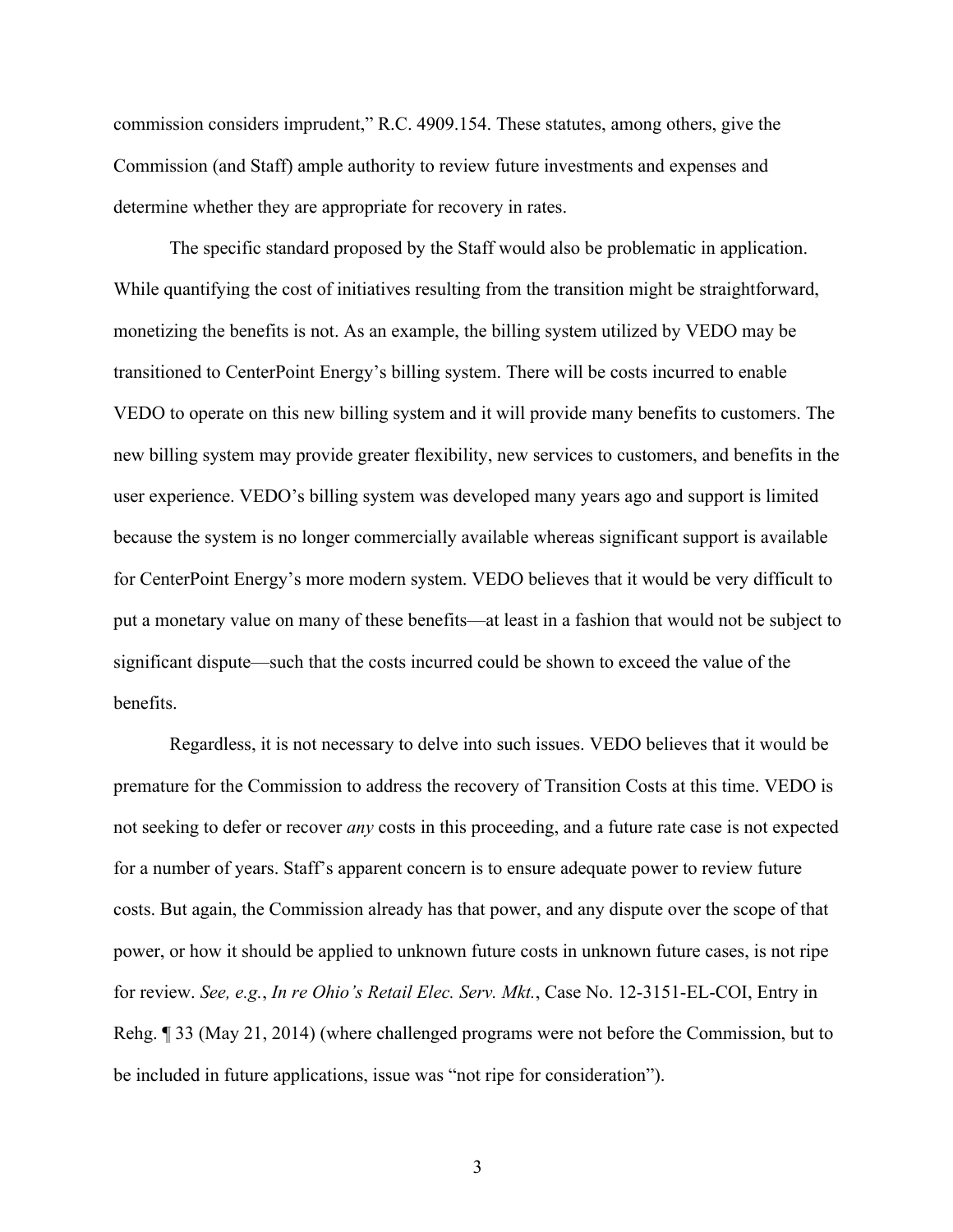Although VEDO does not agree with the recommended conditions regarding Transition Costs, this does not affect VEDO's general consensus with Staff's position. VEDO agrees to comply with most of the prohibitions and commitments contained within the Staff Report—none of which, it bears noting, find any support in an Ohio statute.3 Most notably, Staff does *not* conclude that approval of the merger will result in an adverse effect on the rates, terms, conditions, or quality of VEDO's service. Given that the only area of disagreement is not ripe for review, VEDO respectfully requests that the Commission issue an order disposing of this case and including findings to the following effect:

- VEDO requests that the Commission find, based on the facts made known to it and the representations made by VEDO, that the merger is not expected to adversely impact VEDO or its customers and that there is no reason for the Commission to further investigate the transaction at this time.
- VEDO requests that the Commission determine that the concerns raised by Staff regarding Transition Costs are not ripe for consideration at this time, and that concerns regarding the recoverability of future costs may be addressed in future proceedings.
- VEDO requests that the Commission determine that no hearing, formal notice, or other additional formal process is necessary.
- Finally, VEDO requests that the Commission, having made these findings and determinations, either dismiss this proceeding for lack of jurisdiction, or adopt Staff's finding that the merger will promote the public convenience and result in the provision of adequate natural gas service.

VEDO respectfully requests that such order be issued no later than January 31, 2019, and

that it grant any other necessary and proper relief.

<sup>&</sup>lt;sup>3</sup> VEDO would clarify that (1) it is not aware of any categories of Transaction Costs other than those listed in the Staff Report; and (2) its commitment to maintain capital investment levels assumes that the same or similar regulatory treatment continues to be accorded such investments.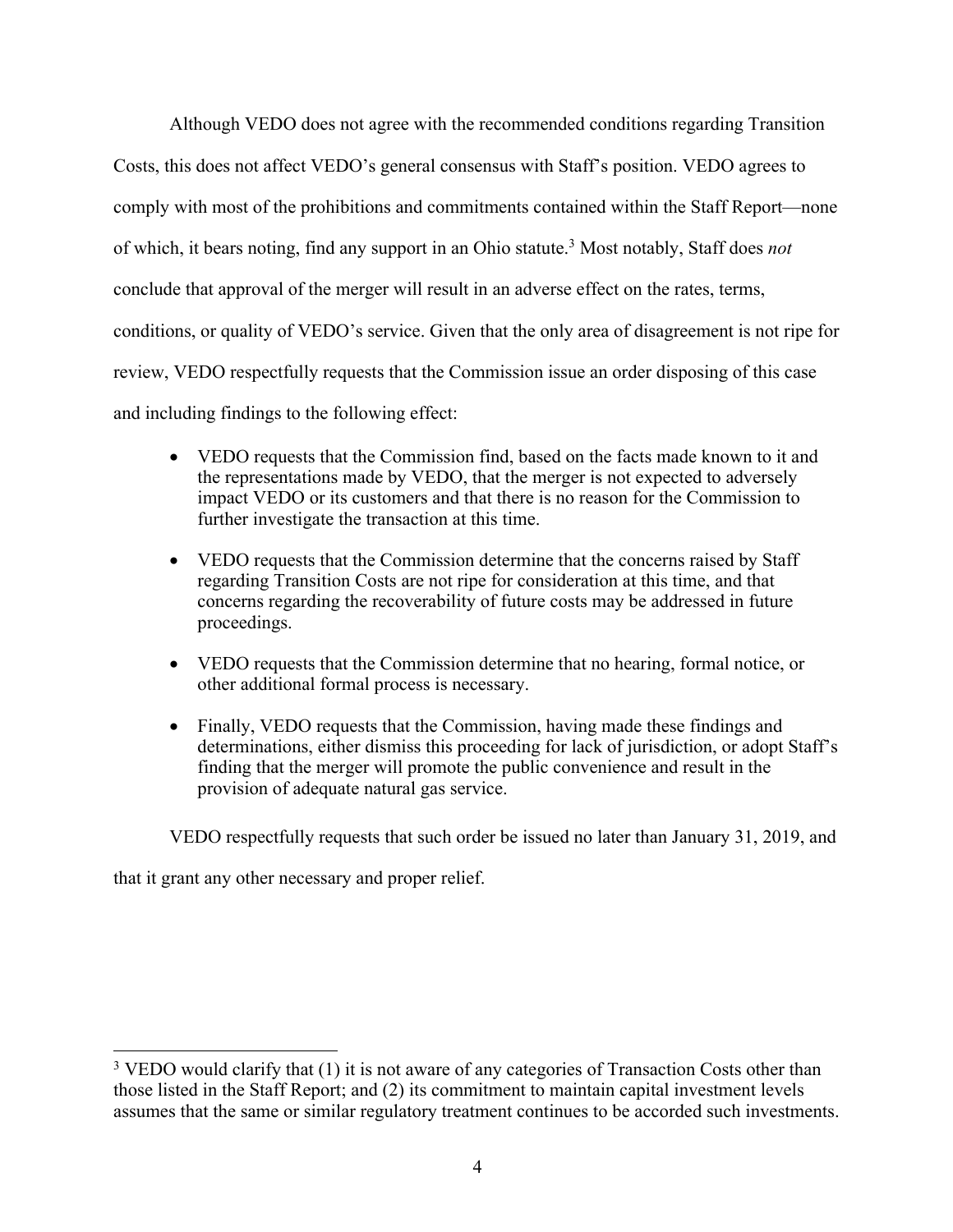Dated: January 18, 2019 Respectfully submitted,

/s/ Andrew J. Campbell Mark A. Whitt (0067996) Andrew J. Campbell (0081485) Rebekah J. Glover (0088798) WHITT STURTEVANT LLP The KeyBank Building, Suite 1590 88 East Broad Street Columbus, Ohio 43215 Telephone: (614) 224-3946 Facsimile: (614) 224-3960 whitt@whitt-sturtevant.com campbell@whitt-sturtevant.com glover@whitt-sturtevant.com (Counsel willing to accept service by email)

ATTORNEYS FOR VECTREN ENERGY DELIVERY OF OHIO, INC.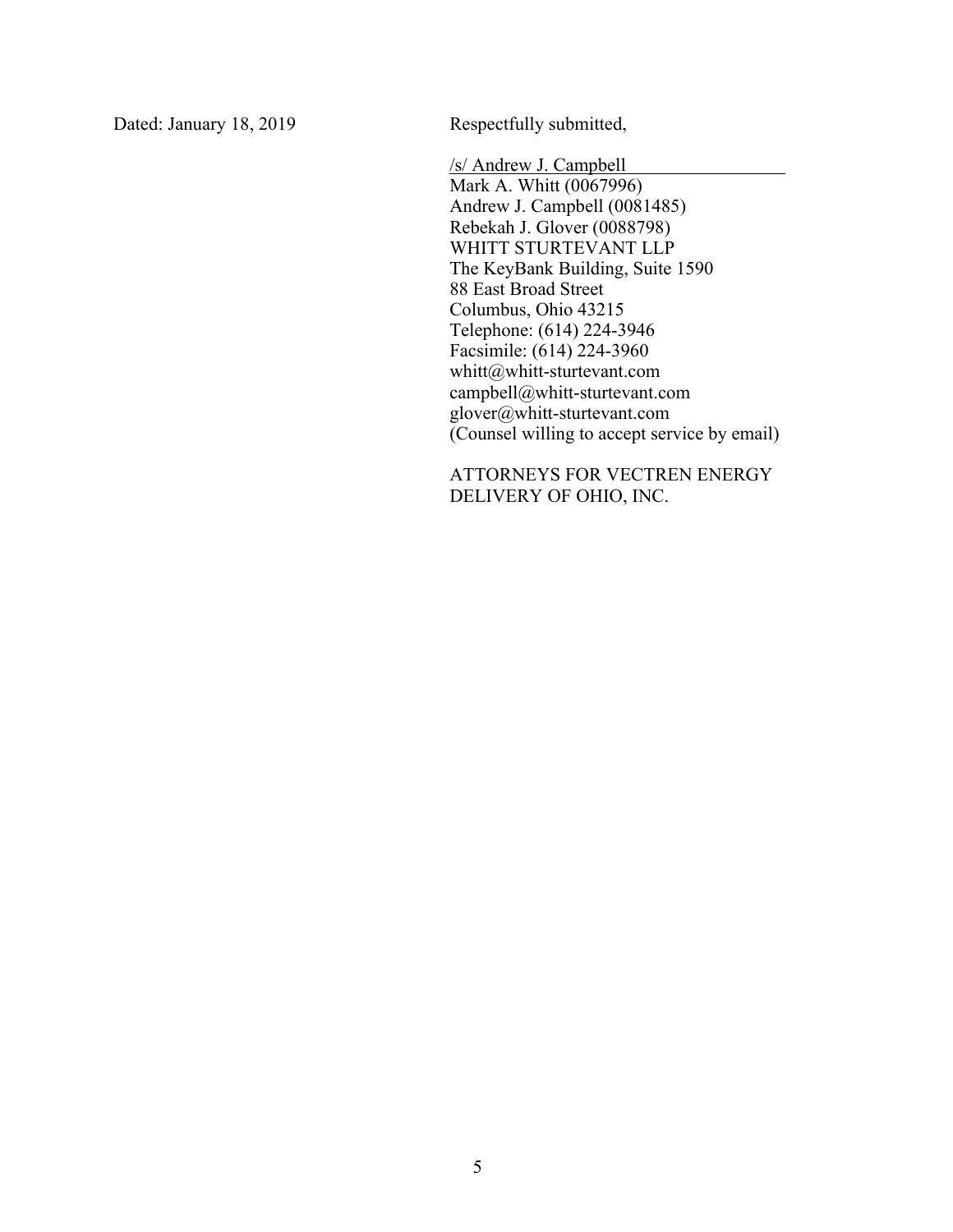## **CERTIFICATE OF SERVICE**

I hereby certify that a copy of the foregoing was served by electronic mail, to the

following on this 18th day of January, 2019:

Werner.margard@ohioattorneygeneral.gov talexander@calfee.com slesser@calfee.com mkeaney@calfee.com

Attorney Examiner:

patricia.schabo@puc.state.oh.us

/s/ Andrew J. Campbell One of the Attorneys for Vectren Energy Delivery of Ohio, Inc.